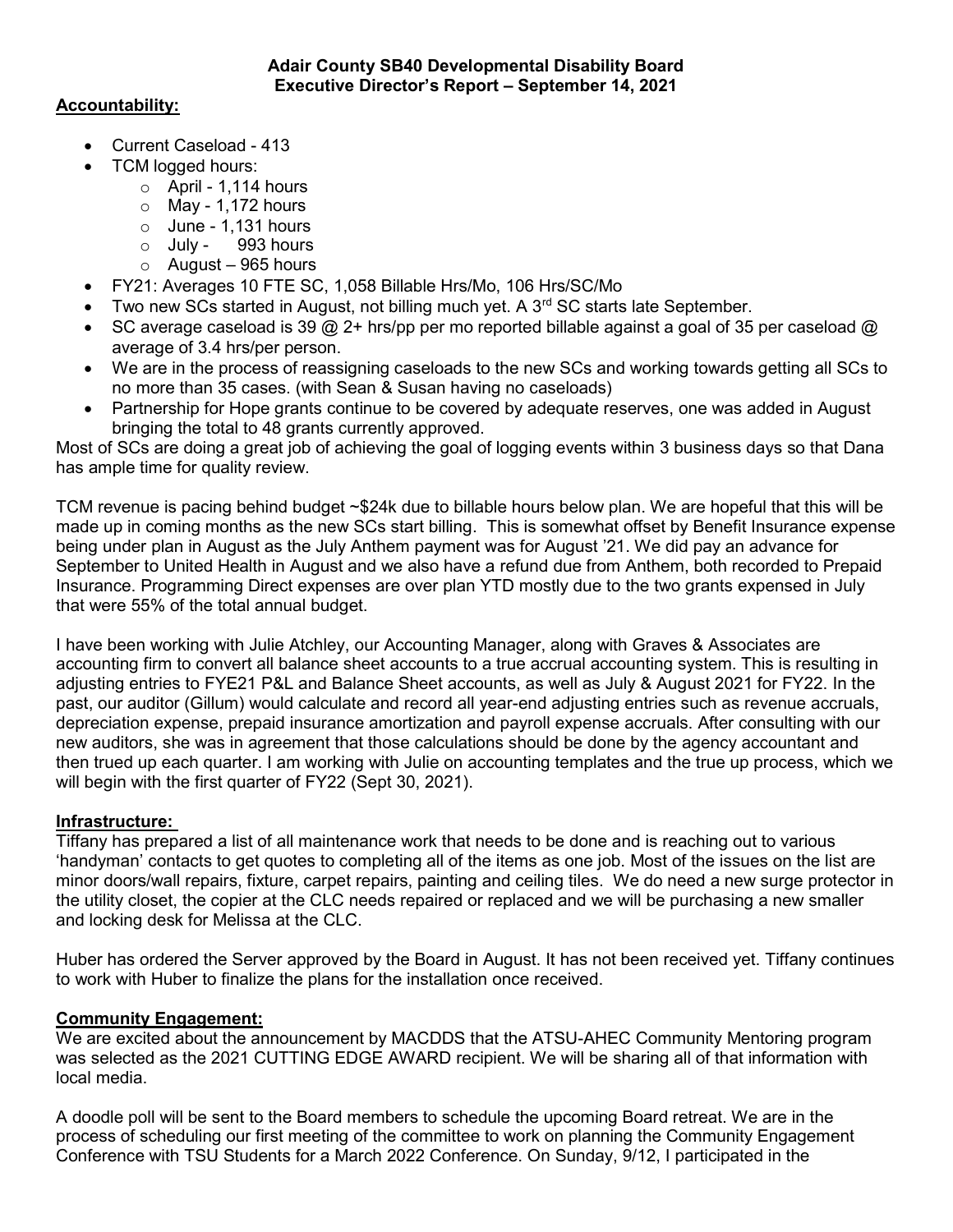Chamber's annual Welcome Back Students event and had over 20 students share their email addresses for email blast requests for volunteers for SB40. In addition, after connecting through Julie Lochbaum, we have TSU students interested in serving as an advisory committee to SB40, specifically with our focus on the Greenwood Center project. These TSU students represent the neuro-diverse student organization on the TSU Campus.

The DSP Awards have been announced to the Provider agencies and are being awarded throughout the week 9/13-9/17, DSP Professional Week. In addition to awarding multiple bronze, silver and gold medals, we are presenting all DSPs with a gift certificate for a free meal in partnership with the Wooden Nickel. Press releases, social media announcements and other public announcements will be forwarded to our area contacts.

Jeff and Crystal met again with Kirksville Parks & Rec director Rodney Sadler to finalize the plans for the changing table. Rodney plans to submit the grant request from the city to this Board for the Board vote in October.

I have been exhibiting or have plans to exhibit at multiple community events. I plan to participate in NEMO Connect 10/1, Red Barn on 10/2 and SB40 will be present at the various local parades with staff, candy and our van. I also continue to participate in the Chamber's Government Affairs group, the NEMO Interagency group and the CIT group. Melissa Cline continues to represent the agency on KIRX's Area Scene. I also did a radio interview on Coffee Break with KMEM.

#### Talent & Leadership:

The annual staff retreat is Wednesday, September 15th. The training focus will be on Emergency Preparedness, Aging Issues for people with IDD and Diversity. The staff has also planned a great team building event at the Escape Room in Kirksville.

Sean, along with Susan's support, has completed the performance evaluations due for September – although one of the meetings has been postponed until 9/18 due the SC being under quarantine. Virgie will be supporting Susan in the last two weeks of September as Sean will be on leave for the birth of his new baby.

We are monitoring the impact of the President's vaccine mandate announced by his Administration last week. So far it does not appear that the mandate impacts SB40 Boards, as we are neither a direct Federal contractor or subject to OSHA Regulations. However, Husch-Blackwell reported that the mandate for Medicare and Medicaid providers may come through CMS. CMS plans to issue a rule in October specific to hospitals, dialysis facilities, ambulatory surgical centers, and "other facilities" to vaccinate their staff as a condition of participation. It appears, so far, that only providers that are subject to federal surveys will be included. H-B is keeping track of the developments on this issue and reporting through MACDDS.

Tier Supports: We voluntarily enrolled with the Division for Tier Supports review. This is a review of our internal processes by the Division consultants and their focus with us is 'Coaching and Supports'. We felt that with all of the new leadership and newer staff within our organization, this review would be helpful. Our assigned DMH consultant is Cindy Hanebrink and locally we will work with Brandy Allen out of KRO. As a TCM Management team we believe that we have done a great job of identifying data that we use to monitor *quantity* of output of the SCs work efforts. We are excited that this project will help us to implement systems which focus on measurement and positive reinforcement of quality SC work efforts. The Support Team will begin by doing an internal assessment, which will include reviewing our existing reports, practices & policies. They will also do interviews with SB40 staff. Once their assessment is done, recommendations will be provided to us. We then begin working with the consultants on developing tools around those recommendations and monitoring the measurement data as we progress. All of this consultation is at no cost to SB40; DMH is very excited that we are volunteering partner with them on this project.